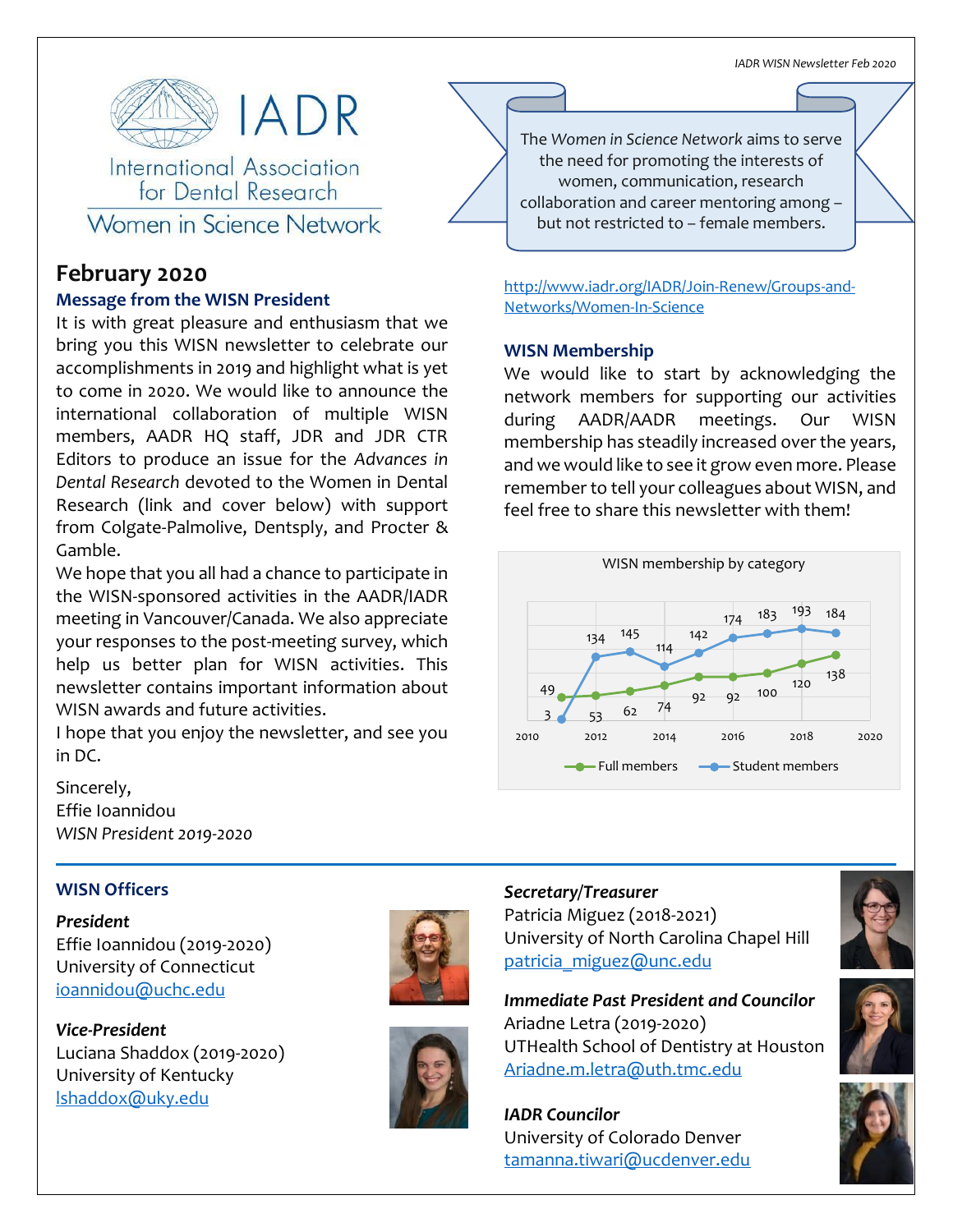### **2019 in Review: AADR/IADR Vancouver**

We had a busy year with numerous WISNsponsored sessions at the AADR/IADR meeting in Vancouver, many of which were co-sponsored by additional scientific group(s)/network(s). Below is a snapshot of WISN sessions presented at the meeting:

| IADR/AADR 2019 - WISN supported events                      |                                                                                                                            |                                                                                                                                                                  |  |
|-------------------------------------------------------------|----------------------------------------------------------------------------------------------------------------------------|------------------------------------------------------------------------------------------------------------------------------------------------------------------|--|
|                                                             | <b>Title</b>                                                                                                               | Host(s) & Speaker(s)                                                                                                                                             |  |
| Symposia                                                    | Harassment in Science:<br>Steps to No-tolerance                                                                            | Christopher Fox (IADR/AADR Chief<br>Executive Officer), Effie Ioannidou<br>(UConn), Ariadne Letra (UTHSC),<br>Luciana Shaddox (UKentucky)                        |  |
|                                                             | Localized Aggressive<br>Periodontitis: Why Is This<br>a Different Entity?                                                  | Luigi Nibali (QMUL), Luciana<br>Shaddox (UKentucky)                                                                                                              |  |
|                                                             | Oral Health Inequalities in<br>Immigrants: Challenges<br>and Solutions                                                     | Judith Albino (U Colorado),<br>Tamanna Tiwari (U Colorado)                                                                                                       |  |
|                                                             | The Future of Dentistry as<br>Part of a Learning Health<br>System?                                                         | Heiko Spallek (U Sydney S<br>Dentistry)                                                                                                                          |  |
|                                                             | Wake-up Call: Dental<br>Sleep Pedicine Is Here to<br>Stay!                                                                 | Ghizlane Aarab (ACD Amsterdam),<br>Frank Lobbezzo (ACTA - U<br>Amsterdam)                                                                                        |  |
|                                                             | The Challenges in<br>Rehabilitating the Dentin-<br>Pulp Complex                                                            | Alexandre Vieira (U Pittsburgh)                                                                                                                                  |  |
|                                                             | <b>Building Translational</b><br><b>Bridges for Oral Health</b><br>Science, Evidence-based<br>Policy and Clinical Practice | Marcelo Araujo (VP ADA)                                                                                                                                          |  |
| NOH                                                         | Sage Advice for<br>Navigating a Research-<br>focused Career                                                                | Aparna Bhat (U New England),<br>Tanner Godfrey (UAB), Shannyn<br>Little (UNC)                                                                                    |  |
|                                                             | Taking the Temperature:<br><b>Climate Studies for</b><br>Diversity and Inclusion                                           | Seun Ajiboye (Director Science<br>Policy & Government Affairs<br>AADR/IADR), Jennifer Webster-<br>Cyriaque (UNC)                                                 |  |
|                                                             | Tenurex Non-tenure:<br><b>Which Career Track is</b><br>Right for You?                                                      | Effie Iannidou (UConn), Ariadne<br>Letra (UTHSC), Patricia Miguez<br>(UNC), Luciana Shaddox<br>(UKentucky), Flavia Teles (UPenn),<br>Tamanna Tiwari (U Colorado) |  |
| ⊴લ                                                          | Scientific Discovery and<br>the Translational Effort in<br>Dentistry                                                       | Alexandre Vieira (U Pittsburgh)                                                                                                                                  |  |
|                                                             | Understanding the Role of<br>Extracellular Matrix in<br>Mineralized Tissue<br>Homeostasis                                  | Patricia Miguez (UNC)                                                                                                                                            |  |
| <b>Poster Session</b>                                       |                                                                                                                            |                                                                                                                                                                  |  |
| <b>Business meeting and awards</b>                          |                                                                                                                            |                                                                                                                                                                  |  |
| Joint Reception with Microbiology/Immunology Research Group |                                                                                                                            |                                                                                                                                                                  |  |

Many thanks… to our hosts, guest speakers, and attendees for your participation in WISN activities! Our business meetings and reception were also a huge success and generated a platform for discussion on various topics in line with the WISN mission and networking.

# **Meeting Highlights:**



**IADR2019.** Drs. Shaddox (UKentucky), Somerman (NIDCR), Ten Hagen (NIH) and MacDougall (UBC) during the symposium *"Harassment in Science: Steps to No-tolerance"*.



**IADR2019.** WISN Hands-on-Workshop on *"Tenure x Non-tenure: which Career Track Is Right for You?"* WISN officers Miguez, Letra, Ioannidou, Teles and Shaddox hosted the dental school Deans/Associate Deans Drs. Evanthia Lala, Paul Krebsbach, Mark Wolff, Sharokh Esfandiari, Sharon Gordon, Mike Curtis, Jeffrey Ebersole (not pictured) and Laurie McCauley (not pictured), in a very informative session about tenure/non-tenure pathways to help students and faculty plan their careers in academia.



**IADR2019.** We had full house for the joint reception for WISN and Micro/Immunology Group!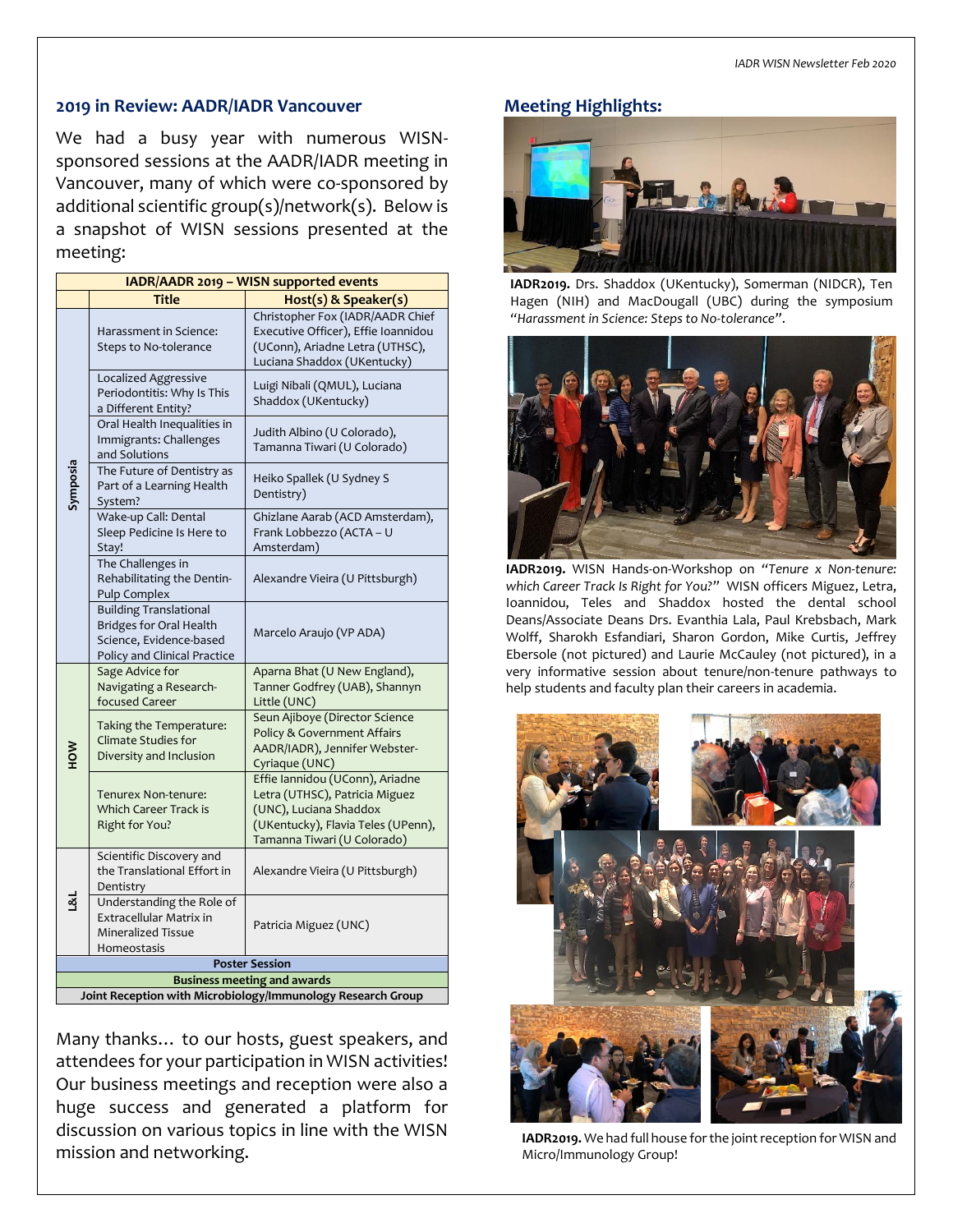#### **2019 WISN Awards**

Congratulations to the 2019 IADR/AADR/CADR awardees:

Aurea Simon-Soro (U Penn): *Distinguished Researcher* Stephanie Momeni (UAB): *Promising Talent* Niki Moutsopoulos (NIH): *Distinguished Mentor*

The awards were presented during the WISN business meeting at IADR.



**IADR2019.** Dr. Flavia Teles presented the awards to Simon-Soro (left) and Moutsopoulos (center); Dr. Maria Ryan (Colgate) presenting the award to Momeni (right).

#### **2019 Post-Meeting Survey**

We appreciate your responses to the postmeeting survey sent out in the winter. Based on your feedback, we will be able to better plan our future WISN activities. A few results from the survey follow below:





#### **Are there any topics you would like to see addressed in future meetings?**

- I would benefit from tips on how to make my way up in academia and have a successful career

- Possibly a session on achieving career-life balance, especially being a mother and a researcher

- Strategies to change the culture in a male dominated academic world

- Discussion of challenges and opportunities for not only women but also other visible minorities

- Workshops on grant writing, peer reviewing, publishing, among others

**In your opinion, which are the areas that the WISN could further develop and/or improve?**

- Develop a mentoring network

- Activities with women at different stages of their career to open the discussion of similar issues/concerns/successes

- Maybe develop sessions placing emphasis on career development for students and postdocs

**Here is the cover (and link) to Nov 2019** *Advances in Dental Research* **special issue, celebrating women!**



IN DENTAL RESEARCH

<https://journals.sagepub.com/toc/adra/current>